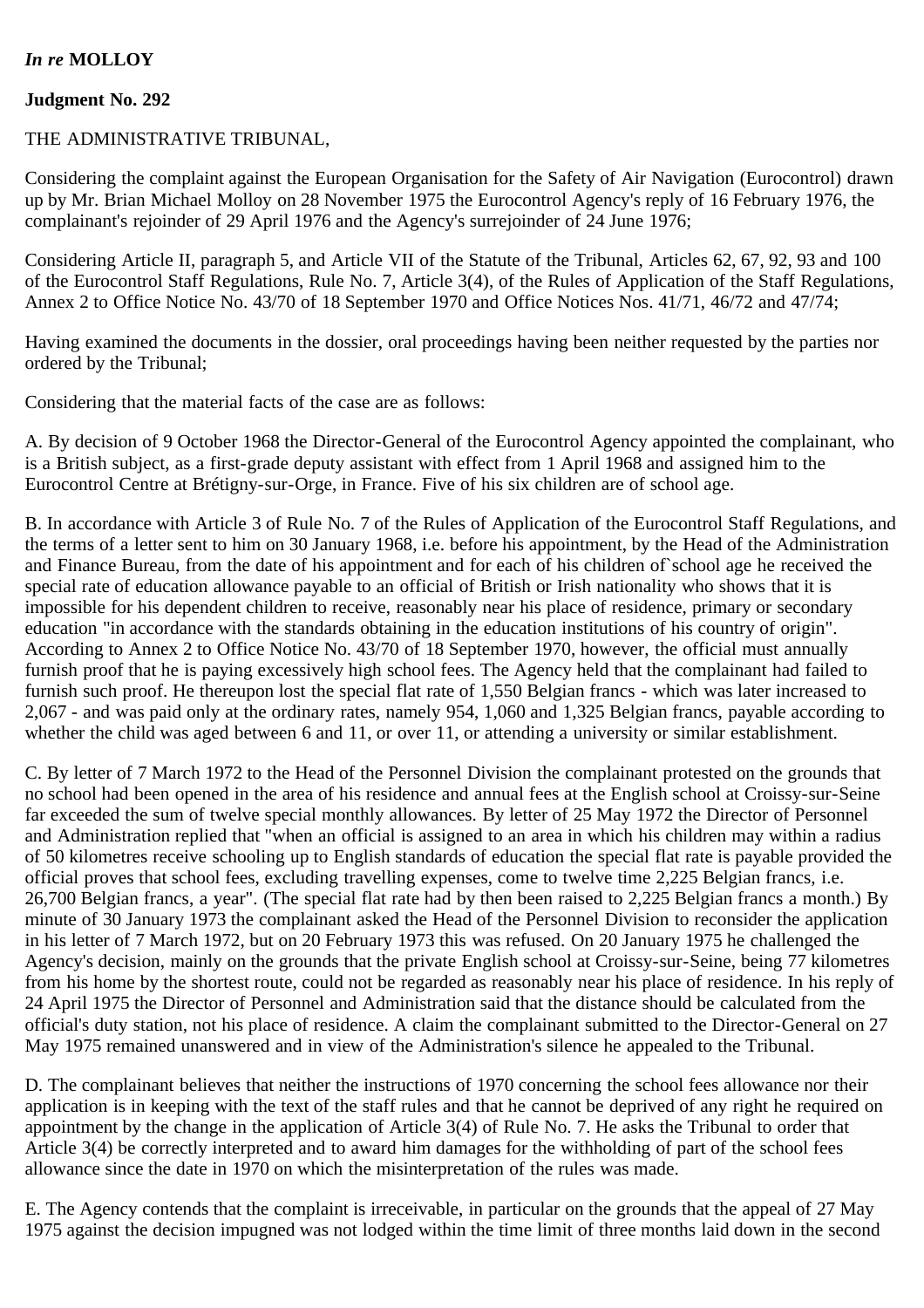paragraph of Article 92 of the Eurocontrol Staff Regulations. As to the merits the Agency points out that its officials are subject to staff rules and the competent authority is clearly empowered to amend the rules unilaterally. The amendment led to a reduction in the complainant's remuneration, but does not radically alter such terms of employment as determined his acceptance of the Staff Regulations. The Agency asks the Tribunal to declare the complaint irreceivable and, should the need arise, to dismiss the complaint as unfounded, and to award costs against the complainant.

## CONSIDERATIONS:

As to receivability:

1. The complainant, who is a British national, was with effect from 1 April 1968 appointed to a post in the Organisation, his duty station being Brétigny-sur-Orge in France. He has five children of school age. It seems that at all material times they were being educated at a French school where education is free.

2. Rule No. 7 of the Rules of Application of the Staff Regulations of the Organisation concerns remuneration and section 1 thereof is entitled "Family Allowances". Article 3 of this section provides that an official shall receive an education allowance for each dependent child, who is in regular full-time attendance at an educational establishment. The article fixes the monthly educational allowance at various rates according to age, etc., and fixes also "a special rate" to be "allowed to officials of British or Irish nationality, provided always that they are able to show that it is impossible for their dependent children to receive" within the agglomeration of their residence "primary or secondary education in accordance with the standards obtaining in the educational institution of his country of origin".

3. The complainant before he accepted his appointment wrote to the Organisation to enquire about accommodation and schools. In reply he was told on 30 January 1968 of English schools in the area to which some of the British staff sent their children while others, the letter said, sent their children to French schools in the locality. The letter continued: "You will be entitled to an educational allowance of 1,550 Belgian francs per month" (this was the amount then fixed as the special rate). "This is a flat rate irrespective of the arrangements you make for the children."

4. The complainant received the special rate until the events now to be mentioned. On 18 September 1970 there was issued Office Notice No. 43/70, which purported to be retroactive to 1 September 1970. There was attached to this Notice an Instruction signed by the P. and A. (Personnel and Administration) Director of the Organisation. The purpose of the Instruction was described in the french version of its opening paragraph as fixer les modalités d'application of the provisions relating to school fees allowances as provided for in Article 3.

The Instruction purported to attach certain conditions to the payment of the special rate. One of them was that the official should furnish annually proof of payment of excessively high school fees. By a decision made on behalf of the Director-General on 22 December 1970 the educational allowance payable to the complainant was with effect from 1 December 1970 reduced from 2,067 to 954 Belgian francs, i.e. the normal rate was substituted for the special.

5. On 4 August 1971 an Instruction attached to Office Notice No. 41/71 prescribed further conditions, i.e. that there should be no suitable school within a radius (subsequently applied as being from the duty station and not from the residence of 50 kilometres and that fees proved to be paid, excluding cost of transport, should exceed the special rate. Further Instructions were issued attached to Office Notices Nos. 46/72 and 47/74 in which these conditions were repeated, but the Instructions do not appear to have introduced any new measure affecting the complainant.

6. It is to be observed that Article 3 provides for an allowance and not for a reimbursement of fees; it does not require proof of the amount actually spent. Although the complainant never paid any fees at all, it has not been suggested that he was not entitled at least to the normal allowance. The substantial question in the case is therefore whether a document which has as its object fixer les modalités d'application of the provisions in Article 3 can impose conditions not contained in the article. The first condition changed the character of the payment from an allowance of a fixed sum, arising from the fact that a child was actually being educated and made irrespective of cost, into a reimbursement of costs incurred. The second condition interpreted dans l'agglomération as meaning within a radius of 50 kilometres.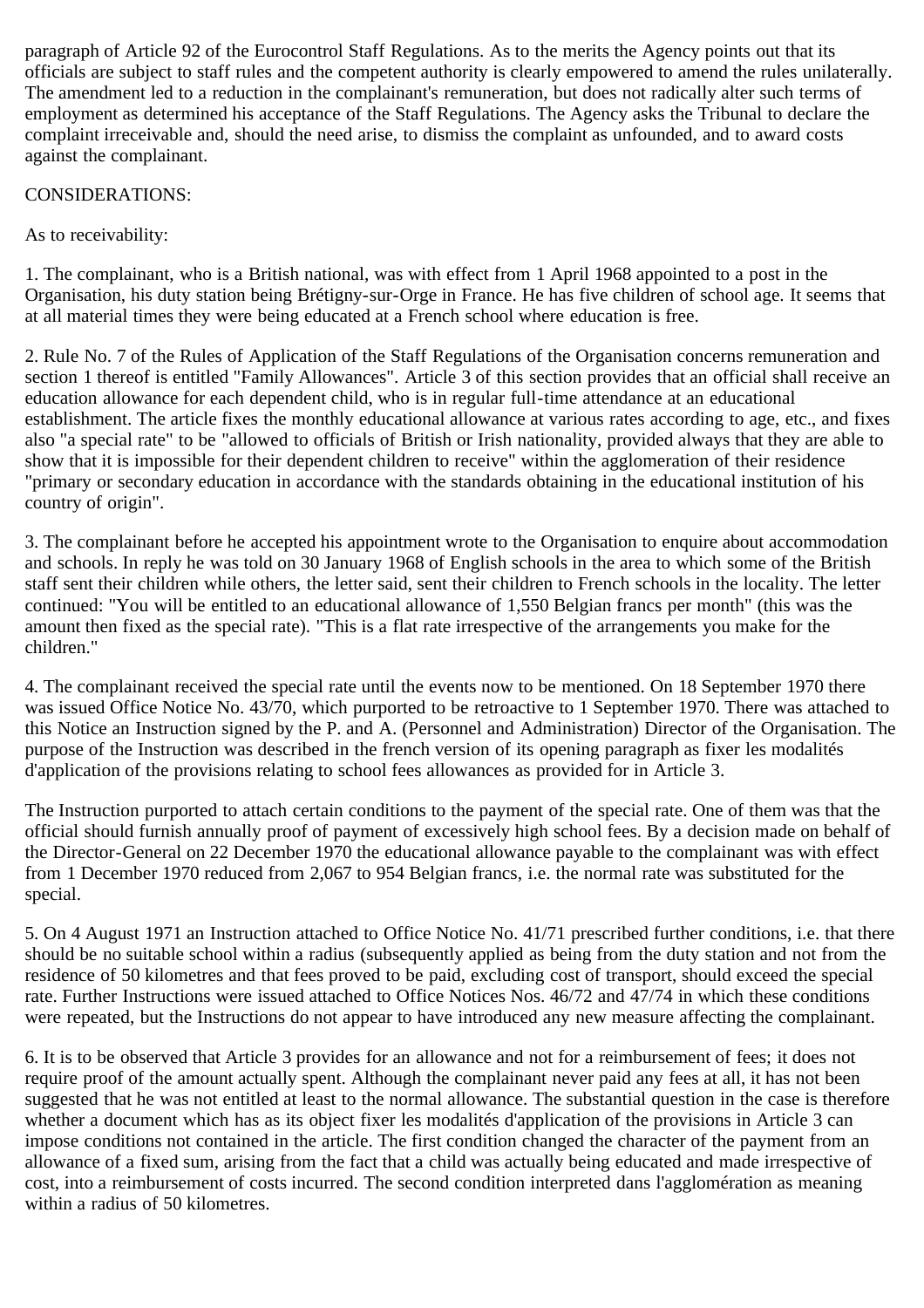7. However, when the change was first made in September 1970, the fundamental question was not discussed. The complainant indeed made no personal complaint about the reduction in his educational allowances until 1972. The consequences of Office Notice No. 43/70 were taken up at the time by the Staff Committee, but on the footing that the Instruction governed the situation. The Committee concerned itself with the hardship involved and in particular with the retroactive effect of the Instruction and the demand for repayment of the September allowance. The Committee adopted towards subsequent Instructions the same attitude of seeking concessions and an agreed solution.

8. On 7 March 1972 the complainant himself wrote to complain about the stoppage of the special rate and to demand the reimbursement of sums underpaid. He quoted the passage set out above from the Organisation's letter of 30 January 1968. In reply the Director of P. and A. referred the complainant to Office Notice No. 41/71 and said that by his letter of appointment he was bound by amendments to the Rules of Application; he added that the problem of education allowances was being studied. On 30 January 1973 the complainant inquired about the results of the study and asked that his application should be reconsidered; he said that his complaint was not made because of amendments to the Regulations but because of a change in their interpretation. In reply the Director said in effect that the Administration was still studying the problem.

9. On 20 January 1975 the complainant applied again for restoration of the special rate in accordance with Article 3 of Rule No. 7 of the Rules of Application; he pointed out that the English school at Croissy-sur-Seine was 77 kilometres away by the direct route from the nearest station to his home. In his reply on 24 April 1975 the Director refused the application on the grounds, first, that the 50 kilometres specified in Officer Notice No. 47/74 was a radius and not a distance, and secondly, that the complainant had not proved that the school fees exceeded the amount of the allowance. From this decision the complainant on 27 May 1975 appealed to the Director-General. He repeated his claim as made in his letter of 20 January 1975, but his main point was that he had received no satisfactory explanation of the discrepancy between Article 3 and Office Notice No. 47/74.

10. The complainant received no reply from the Director-General and accordingly he filed on 28 November 1975 a complaint to the Tribunal in which he asked, first, for a correct and reasonable interpretation of Rule No. 7, and secondly, for compensation for the loss of the education allowance since the misinterpretation of the rule in 1970. The Organisation objects that the complaint is irreceivable as time-barred. The objection is put on two grounds. The first is that the complainant did not appeal within the prescribed time limit from Office Notices Nos. 43/70 and 41/71, nor from the specific measures of application dated 22 December 1970. The second ground is that the letter of 24 April 1975, from which the complainant appealed to the Director-General, merely confirms previous decisions and cannot be the subject of a complaint.

11. Article 92 of the Staff Regulations governs the procedure relating to appeals.

Paragraph 1 provides in effect that a staff member may submit to the Director-General a request that he takes a decision relating to him. If after four months no reply is received, the request is deemed to have been rejected and a complaint may be lodged.

Under paragraph 2 a staff member may submit to the Director-General a complaint against an act adversely affecting him either where the Director-General has taken a decision or where he has failed to adopt a measure prescribed by the Staff Regulations. A complaint must be lodged within three months.

12. The first head of the complaint falls within paragraph l of Article 92 mentioned above. The complainant's request for an interpretation of Article 3 of Rule No. 7 is a request for a decision relating to him; it may be made at any time and is not subject to any time limit. Whether such a decision, when given, has any effect upon past claims is of course a different matter. Moreover, contrary to the Organisation's contention, no decision as requested in the appeal of 27 May l975 had previously been given. In their previous letters rejecting the complaint the Administration never gave any decision upon the interpretation of Article 3 or upon the relationship to it of the Office Notice; this, as noted in paragraph 6 above, is the substantial question in the case. The Administration never answered it because, on the view that the Office Notices were amendments of the Article, it did not arise. As to the first head of the complaint the Organisation's objection fails.

l3. The second head of complaint is governed by paragraph 2 of Article 92 mentioned above. The educational allowance was payable to the complainant on the first day of every month; see Rule No. 7, Article 5. The complaint is that on each such day from l September 1970 onwards the complainant was underpaid, since he was given only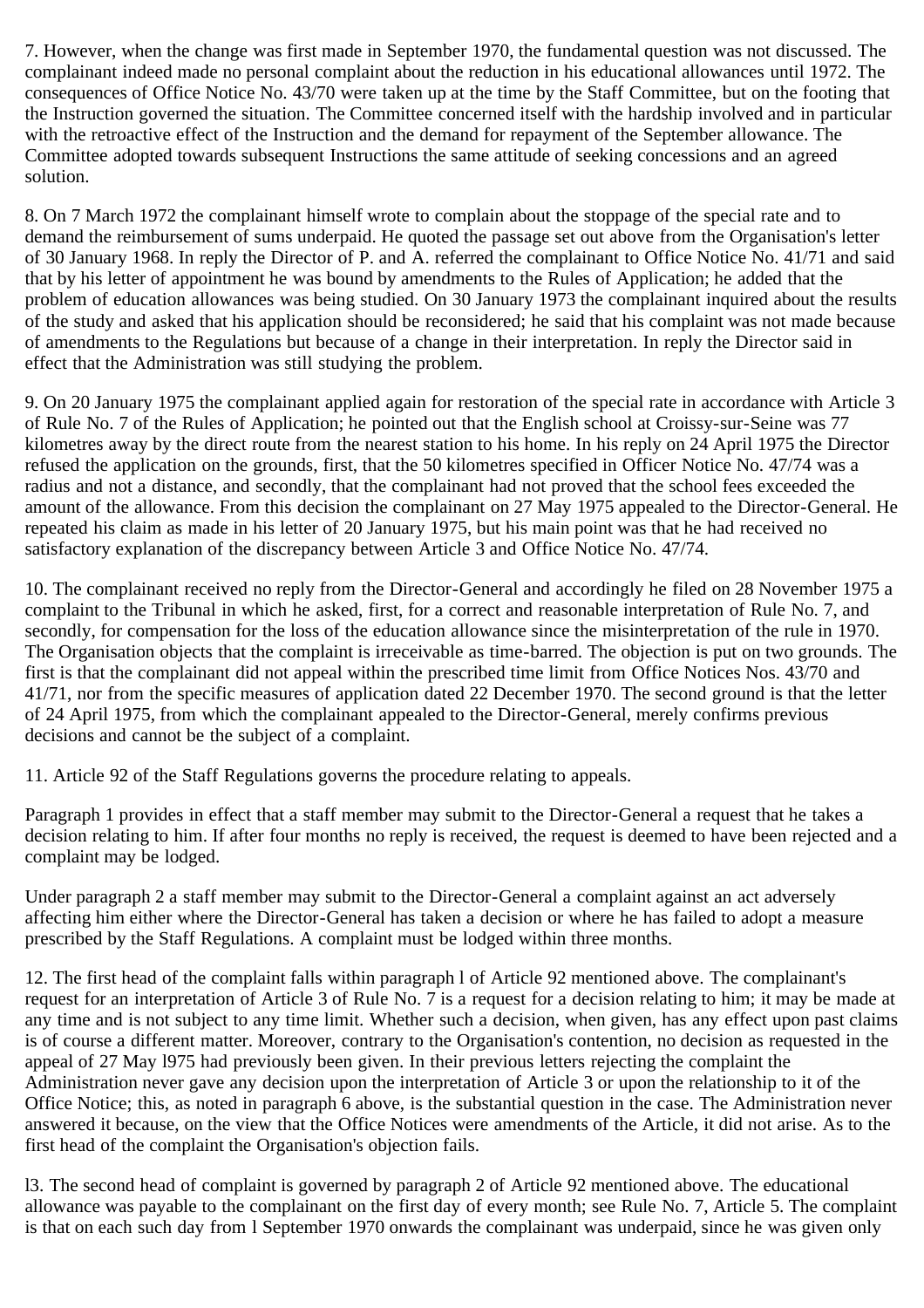the normal rate and not the special rate. On each such day the Organisation, if the complainant is right, acted adversely towards him by failing to adopt the measure prescribed by Rule No. 7. However, the time limit of three months, running backwards from the application of 20 January 1975, means that claims in respect of payments made on or before 1 October l974 are time-barred; and to this extent the objection succeeds.

As to the substance:

14. The Organisation does not, except to the small extent noted in paragraph 26 below, dispute that, if Article 3 is applicable, the claim must succeed. The main defence is a reliance upon the Instructions attached to the Office Notices, the contention being that these constituted valid amendments to Article 3. The point is crystallised in the following sentence in Article 4.5 of the reply:

"Since Eurocontrol Staff are subject to service regulations, it is obviously at the discretion of the competent authority to alter unilaterally the provisions of the regulations."

This defence fails for one or more of the reasons given below.

15. The Organisation does not state who for this purpose the competent authority is or whence he derives his power to amend the Rules of Application. The Tribunal has observed that Article 62 of the Staff Regulations provides that an official has a right to remuneration (which includes family allowances, of which the education allowance is one; see Article 67) under conditions fixed by a rule made by the Director-General. This is manifestly Rule No. 7 of the Rules of Application. If it be granted that the power to make a rule must embrace a power to amend it, then the Director-General could unilaterally amend Rule No. 7, but only by the exercise of his rule-making power. There is no document in the dossier in which in terms he exercises such a power.

16. The Tribunal has also observed that by virtue of Article 100 of the Staff Regulations general provisions for giving effect to the Regulations are to be settled by rules, instructions and office notes made by the Director-General; rules so made are to be communicated to the Committee of Management which has the power to revise them if necessary. The effect of this article is not at all clear. The Rules of Application constitute a formal and coherent document from which a staff member can ascertain his rights. Is it the intention of Article 100 to put on a par with the Rules of Application a miscellaneous collection of Office Notices? If they are contradictory of the Rules, which are to prevail? If Rules and Office Notices are indistinguishable in effect, why do the Rules have to go to the Committee of Management for possible revision while Office Notices do not? Can provisions affecting remuneration be made by Office Notice notwithstanding that Article 62 requires the conditions of remuneration to be fixed by rule?

17. The Tribunal will not attempt to answer all these questions nor to determine the proper scope of Article 100 nor to decide to what extent, if at all, a Rule of Application can be amended by an Office Notice. It will assume for the purposes of this case that a valid amendment can be made by Office Notice, provided that:

(a) the document containing the amendment is made by the Director-General himself;

- (b) the intention to amend is made clear in the document;
- (c) the amendment is clear in its effect;

(d) the amendment is not deemed effective to deprive an official of essential acquired rights.

In the following paragraphs the Tribunal will examine these provisos, consider the justification for them and determine to what extent they are fulfilled in the circumstances of the present case.

18. A change in the conditions of remuneration is not an ordinary administrative matter; it is something which the Director-General is to be expected to consider and decide himself. In the absence of express words it is not therefore to be supposed that the power to amend Rule No. 7 is one which the Director-General can delegate. So far from there being express words in this case, the contrary is indicated in the terms of Article 100. This Article specifies that in individual cases the application of the Staff Regulations may be delegated, but there is no similar provision in respect of the making of general rules.

19. Office Notices and the Instructions attached to them are issued in French and in English. Only the English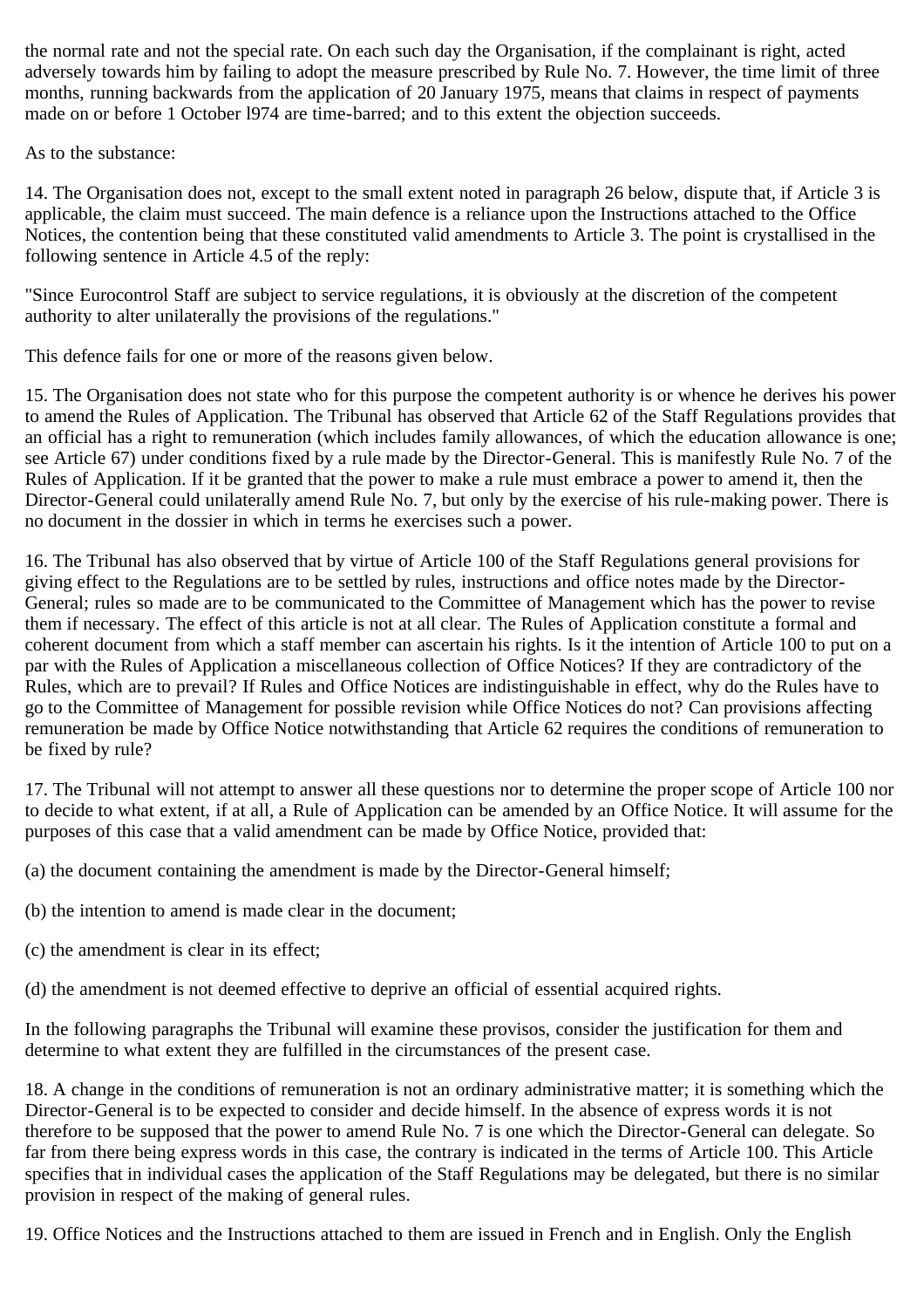version of 43/70 is in the dossier; the Notice is signed by the Director-General and the Instruction by the Director P. and A. There are also in the dossier the French and English versions of 41/71 and 47/74. In none of these is the Instruction separately signed. In 41/71 the Notice in French is signed by the Director P. and A. and in English by the Director-General. In 47/74 the Notice in both languages is signed by the Director P. and A. Where the Director P. and A. signs, he signs in his own name as such and not on behalf of the Director-General.

20. An Office Notice is the instrument by which the Administration communicates in general terms with the staff membership. It may be used for many purposes besides the amendment of the Rules of Application. In order to be effective as an amendment it must therefore be made clear on the document itself that amendment is its purpose. Each of the three Instructions which the Tribunal has examined states its purpose in the opening paragraph in what are (disregarding some variations in translation) identical terms as follows: "The purpose of this Instruction is to determine the means of application of the provisions relating to school fees allowances as provided for in Article 3 of the Regulation concerning remuneration." This language appears to the Tribunal to be inconsistent with an intention to amend the provisions of Article 3; the stated object is to fill in the details of their application.

21. An amendment of a text requires that specified words should be deleted from the text, or added to the text at a specified place, or substituted for other specified words in the text. Since the text as amended becomes part of the contract of employment and since a staff member must be able to ascertain clearly the terms of the contract by which he is bound, the power of unilateral amendment must be exercised in a way which makes its effect upon the contract quite clear. The Instructions in this case take the form of a new and contradictory text; they do not make it clear what part of the old text is superseded and what part retained.

22. The considerations set out in the four preceding paragraphs should not be examined separately, for they all bear upon one another. The central point is that the Instructions do not purport to be making amendments. As to the point on relation, whether or not it is conclusive in itself, the fact, as shown in paragraph 19 above, that documents were being signed indiscriminately by the Director-General and the Director P. and A. strongly suggests that the formality appropriate to an amendment was not being contemplated at all. The fact that language appropriate to amendment was not being used suggests the same thing. Accordingly, the Tribunal concludes that the effect of the Instructions is not to amend Article 3 but to apply its provisions. The measures imposed by the Instructions must therefore be within the scope of the article. The two measures relied upon by the Organisation are:

(1) the requirement that the official must furnish annually proof of payment of excessively high school fees; and

(2) the fixing of a radius of 50 kilometres as defining for the purposes of the provisio to Article 3 the boundaries of the agglomeration.

The Tribunal will now consider whether these measures are within the scope of Article 3.

23. As to the first of them, it has not been contended that this can be justified otherwise than as an amendment. Rule No. 7 is entitled «Concerning Remuneration» and is to be contrasted with Rule No. 8 which is entitled «Reimbursement of Expenses». As pointed out in paragraph 5 above, the Instruction purported to change the character of the payment from an allowance into a reimbursement. Under Article 3 the complainant acquired a right to an allowance; the characteristic that distinguishes an allowance from a reimbursement is that the recipient of an allowance cannot, provided that the conditions for its receipt are fulfilled, be made to account for what he does with the money. It is in his discretion to spend it as he likes. It does not follow that in the present case the allowance is to be regarded simply as an addition to the complainant's remuneration; a pupil prepared in a French school for higher education in France will probably need different and extra tuition before he is as well equipped for higher education in Britain. However this may be, the complainant had, under Article 3, the right to be paid the allowance without any conditions as to how he spent it, and this right was explicitly recognised to exist in his case by the letter of 30 January 1968. It may be that it could be treated as an essential acquired right and thus a term of the complainant's contract of employment which could not be adversely affected by an amendment of the Rules of Application. But since the Tribunal has already concluded that Office Notice No. 43/70 was not valid as an amendment of Article 3, it is unnecessary for it to consider this point.

24. As to the second measure, it is necessary to examine more carefully than hitherto the meaning and effect of the proviso to Article 3. Under this proviso the British official, in order to obtain the special rate, must be able to show that his children could not obtain what may be broadly described as a British education at a school within the agglomeration in which he lives. There is no evidence in the dossier, except the address given in the complaint, of